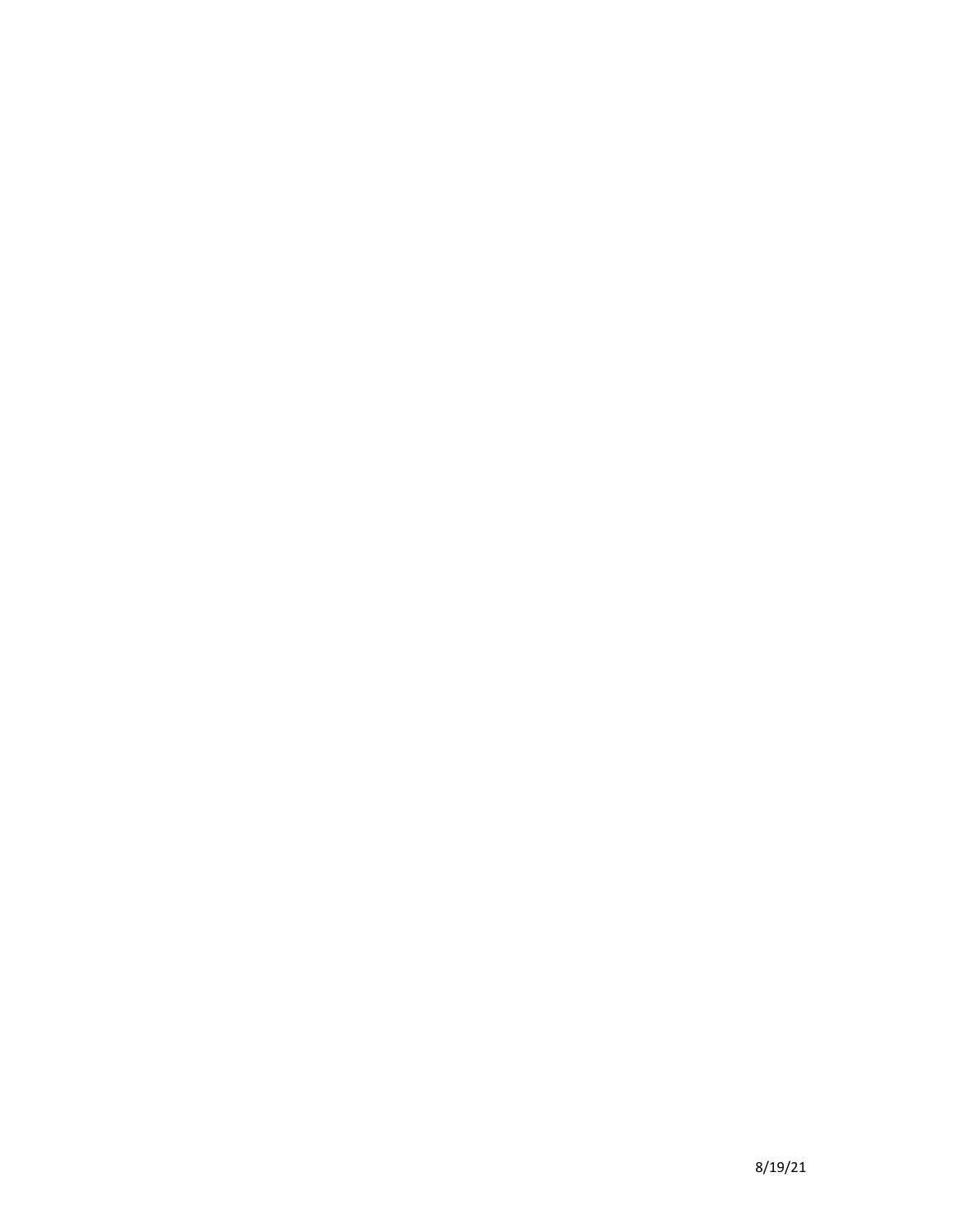

# **"SILVER LININGS" Grant Growth Ministry Council**

During the pandemic, NACCC churches have created and altered programs to meet the needs of their congregations during an uncertain and often challenging time. From this chaos grew ministries, programs, and projects that not only met existing needs of the church but opened up new possibilities. Many churches have determined that they would like to continue these new ministries and programs going forward.

### **The NACCC, Growth Ministry Council (GMC) is making available at least ten (10) one-time grants, to active member churches, not to exceed \$5,000 each.**

These grants are available to those churches who are seeking financial support for any ministry, program or project that was created or altered since March 2020. These grants will provide financial assistance to allow Churches to maintain, strengthen, or upgrade these programs/projects in order to continue them as churches resume worship services and other community activities.

Grants will not exceed \$5000 to the church. The project may cost more than that amount, and an explanation of how the remainder of the funding will be secured should be included with the application.

Churches are encouraged to examine their creative strategies used since March 2020, that not only served existing congregants, but also brought new people into the fold of the congregation. As they return to pre-pandemic ministry, we invite churches to consider what they wish to continue in their "new normal."

## "SILVER LININGS" Grant Details

- All Active NACCC Member churches can apply.
- Applicants must complete the Application form and include all supporting documents outlined on the application.
- Grant Applications must be received by mail or email on or before **November 15, 2021.**
- Awardees will receive funding in late November/early December.
- Churches can apply for any amount up to \$5,000.
- Grants are only available for churches applying for support of ministries, program, or projects that were created or altered since March 2020.
- Applications will be reviewed and approved by members of the NACCC Growth Ministry Council.
- Awardees will be asked to submit a brief update on the progress of the program to the GMC no later than May 1, 2022.
- Program Information about those awarded will be shared by the NACCC and Growth Ministry Council before or at the NACCC 2022 Annual Meeting and Conference in Wichita.

### *Turn over for application*